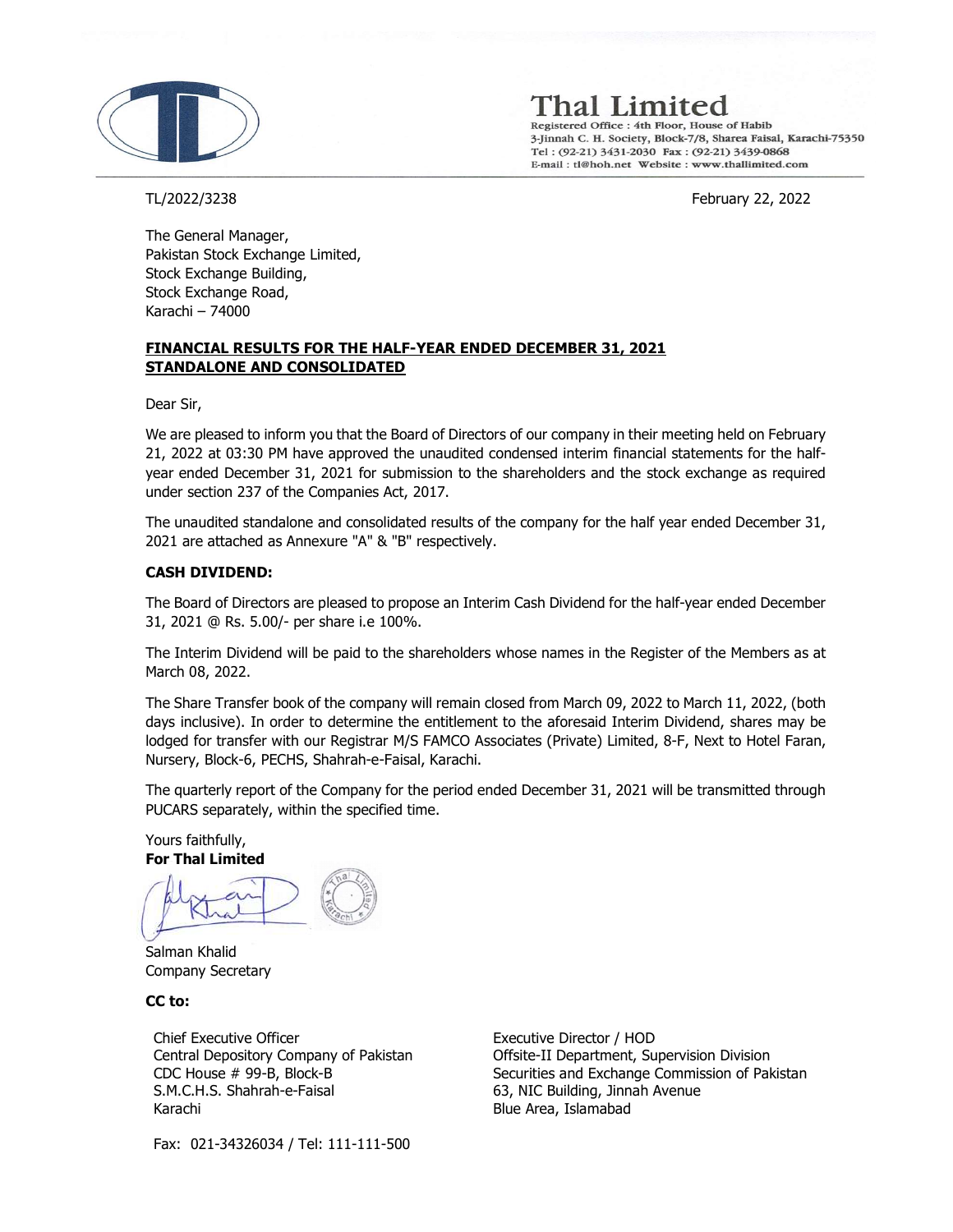

# Annexure A

# THAL LIMITED UNCONSOLIDATED CONDENSED INTERIM STATEMENT OF PROFIT OR LOSS FOR THE PERIOD ENDED DECEMBER 31, 2021 (UN-AUDITED)

|                                          |                                               |                                                                                                                                                                                                              | <b>Thal Limited</b><br>Registered Office : 4th Floor, House of Habib<br>3-Jinnah C. H. Society, Block-7/8, Sharea Faisal, Karachi-75350 |                       |  |  |
|------------------------------------------|-----------------------------------------------|--------------------------------------------------------------------------------------------------------------------------------------------------------------------------------------------------------------|-----------------------------------------------------------------------------------------------------------------------------------------|-----------------------|--|--|
|                                          |                                               | Tel: (92-21) 3431-2030 Fax: (92-21) 3439-0868<br>E-mail: tl@hoh.net Website: www.thallimited.com<br><b>Annexure A</b><br><b>THAL LIMITED</b><br>UNCONSOLIDATED CONDENSED INTERIM STATEMENT OF PROFIT OR LOSS |                                                                                                                                         |                       |  |  |
|                                          | FOR THE PERIOD ENDED DECEMBER 31, 2021        | (UN-AUDITED)                                                                                                                                                                                                 |                                                                                                                                         |                       |  |  |
|                                          | Half-year ended                               |                                                                                                                                                                                                              | Quarter ended                                                                                                                           |                       |  |  |
|                                          | December 31,<br>2021<br>(Rupees in thousands) | December 31,<br>2020                                                                                                                                                                                         | December 31,<br>2021<br>(Rupees in thousands)                                                                                           | December 31,<br>2020  |  |  |
|                                          |                                               |                                                                                                                                                                                                              |                                                                                                                                         |                       |  |  |
| Revenue - net                            | 17,164,348                                    | 11,454,544                                                                                                                                                                                                   | 9,490,505                                                                                                                               | 6,350,093             |  |  |
| Cost of sales                            | (14, 149, 290)                                | (9, 239, 214)                                                                                                                                                                                                | (7,812,848)                                                                                                                             | (5,041,065)           |  |  |
| <b>Gross profit</b>                      | 3,015,058                                     | 2,215,330                                                                                                                                                                                                    | 1,677,657                                                                                                                               | 1,309,028             |  |  |
| Distribution and selling expenses        | (344, 313)                                    | (248, 326)                                                                                                                                                                                                   | (170, 943)                                                                                                                              | (144, 013)            |  |  |
| Administrative expenses                  | (472, 271)                                    | (399, 325)                                                                                                                                                                                                   | (240, 876)                                                                                                                              | (205, 542)            |  |  |
| Other charges                            | (252, 954)                                    | (136, 611)                                                                                                                                                                                                   | (124, 721)                                                                                                                              | (71, 127)             |  |  |
|                                          | (1,069,538)                                   | (784, 262)                                                                                                                                                                                                   | (536, 540)                                                                                                                              | (420, 682)            |  |  |
|                                          |                                               |                                                                                                                                                                                                              |                                                                                                                                         |                       |  |  |
| Other income                             | 876,393                                       | 696,113                                                                                                                                                                                                      | 435,681<br>1,576,798                                                                                                                    | 304,505               |  |  |
| <b>Operating profit</b>                  | 2,821,913                                     | 2,127,181                                                                                                                                                                                                    |                                                                                                                                         | 1,192,851             |  |  |
| Finance cost                             | (42, 543)                                     | (14, 108)                                                                                                                                                                                                    | (30, 028)                                                                                                                               | (7, 755)              |  |  |
| Profit before taxation                   | 2,779,370                                     | 2,113,073                                                                                                                                                                                                    | 1,546,770                                                                                                                               | 1,185,096             |  |  |
|                                          |                                               |                                                                                                                                                                                                              |                                                                                                                                         |                       |  |  |
| Taxation<br><b>Profit after taxation</b> | (692, 065)<br>2,087,305                       | (520, 884)<br>1,592,189                                                                                                                                                                                      | (406, 498)<br>1,140,272                                                                                                                 | (309, 649)<br>875,447 |  |  |
|                                          |                                               |                                                                                                                                                                                                              |                                                                                                                                         |                       |  |  |
|                                          | <b>Rupees</b>                                 | <b>Rupees</b>                                                                                                                                                                                                | <b>Rupees</b>                                                                                                                           | <b>Rupees</b>         |  |  |
| Basic and diluted earnings per           |                                               |                                                                                                                                                                                                              |                                                                                                                                         |                       |  |  |
|                                          | 25.76                                         | 19.65                                                                                                                                                                                                        | 14.07                                                                                                                                   | 10.80                 |  |  |